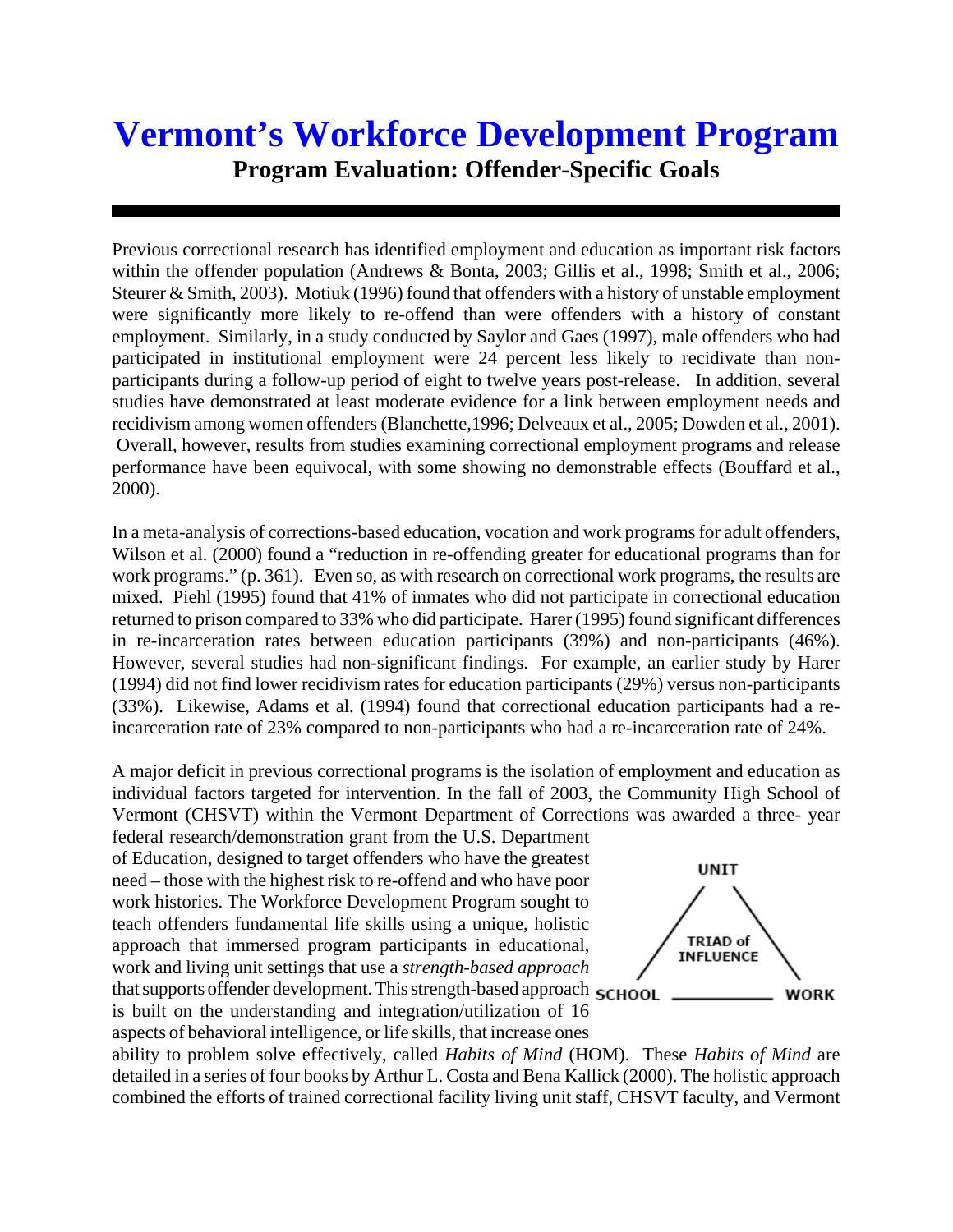Offender Work Programs (VOWP) instructors; teaching and supporting the assimilation and utilization of these 16 *Habits of Mind* by offenders in their living units, school settings and at work.

Three major offender-specific goals of the Workforce Development Program were:

- 1. Acquisition of the *Habits of Mind*;
- 2. 90% employment rate within one month of release; and
- 3. 25% reduction in recidivism.

Potential participants in the Program were identified through a search of the Department of Corrections' automated database used to compile and maintain offender records. The database includes offender information ranging from demographics to institutional conduct and intake risk and needs assessment. Although the database is maintained mostly for administrative purposes, the database allows for the extraction

of essential information for conducting research. For males, the criteria for inclusion was a Level of Service Inventory - Revised (LSI-R) score greater than 23 and 12-22 months left to serve to their (projected) minimum release date. Once an offender was found eligible, he entered the Program eligibility pool. The offender was given a full explanation of Program participation rules and requirements, as well as a description of the benefits to program participation. If he appeared to be genuinely interested, he was invited to participate in the Program and asked to sign the Program Agreement. Arrangements



were then made to have him transferred to the Program Living Unit at either Northern State Correctional Facility (NSCF) or Northwest State Correctional Facility (NWSCF).

The original concept was to randomly select male offenders into the Program. Unfortunately, there were too few inmates who met the criteria to both fill Program beds and provide for a control group. Therefore, a quasi-experimental design was used by creating a comparison group including offenders who: (1) met criteria but were not interviewed for inclusion into the Program; (2) met criteria but declined to participate in the Program; and (3) offenders who initially entered the Program but withdrew within two months.

For females, the criteria for inclusion was at least three months to serve and an agreement to enroll in the HOM course as offered by CHSVT and be employed in designated VOWP or facility jobs.

Vermont's Workforce Development Program - Page 2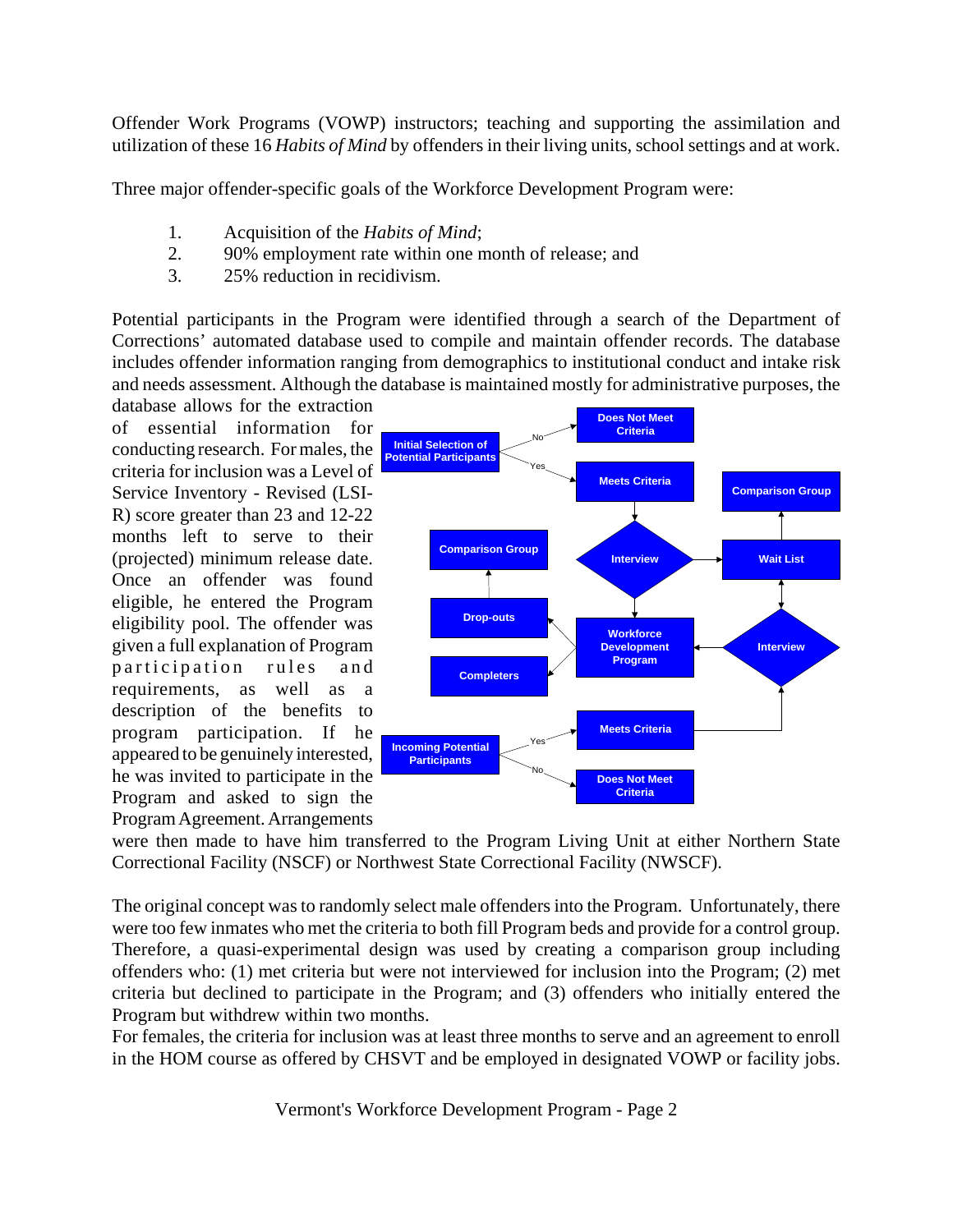Participation in the research project may take any one of four forms:

- 1. Completion of the HOM course participation in a weekly HOM reinforcement group and work (either at VOWP or in a facility job).
- 2. Completion of the HOM course and participation in a weekly HOM reinforcement group but not work.
- 3. Work but not take the HOM course.
- 4. Neither work nor take the HOM course.

Women in group (1) were designated as Program participants and women in group (4) were designated as controls.

For both males and females, program participation was voluntary at all times. Over the period of the grant, the Program had 355 participants of whom 191 were female and 164 were male. These numbers are comparable to other small-scale correctional studies and allowed for statistical analyses.

Within both genders, the comparison groups and the experimental groups were "high risk" offenders as measured by the LSI-R; there were no significant differences between the comparison and experimental groups. Males from both the Program and comparison groups had an average score of 26; among females, Program participants had an average score of 27 versus 26 for the control group.



Results were generated by two methods. For postrelease data, an online form was created to allow

input by community casework staff into the Department of Corrections' database that tracked monthly offenders' employment, housing, support of dependents and community involvement. The DOC database was also used to determine re-incarceration. For pre-release data, a battery of questionnaires was administered to male offenders upon determination of eligibility and every six months thereafter; for the females, upon entry into the research project and immediately prior to release from the facility. Questionnaires included a demographics form and measures of criminal sentiments, coping strategies, social support and self-improvement/treatment motivation. In addition, the *Habits of Mind* Questionnaire, a measure created specifically for the Program's evaluation and based on the 16 *Habits of Mind*, was administered. Respondents rate on a four-point Likert scale the degree to which they engage in activities or thinking patterns that correspond to each *Habit of Mind*. There are three items per *Habit of Mind*, resulting in a total score ranging from 0 to 192.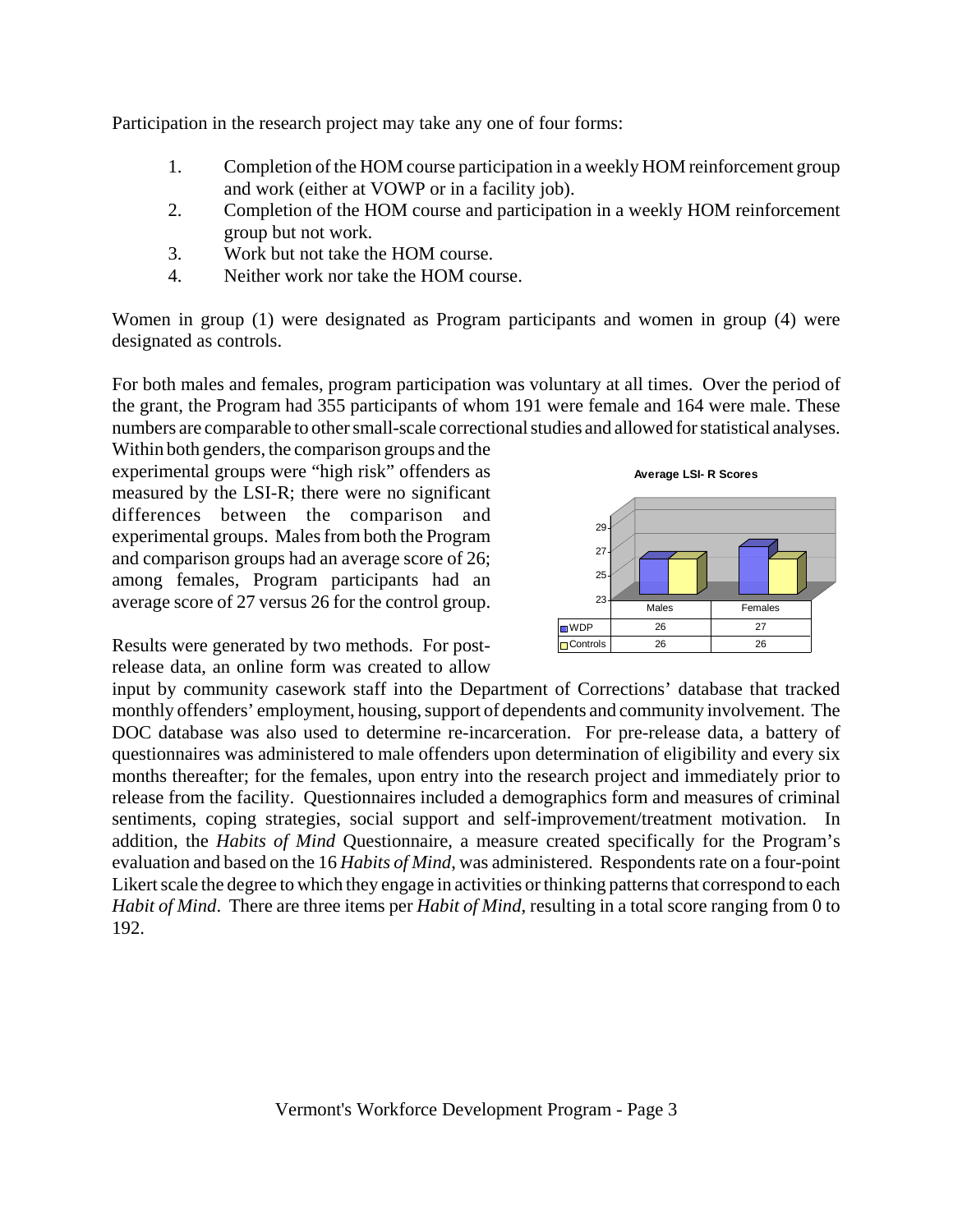Habits of Mind. Within both male and female samples, Program participants on average demonstrated acquisition of the *Habits of Mind*. Ninety-three percent of the male participants showed an increase in the acquisition of the *Habits of Mind,* with average scores increasing from 86 pre-test to 142 post-test; for female participants, 96 percent showed an increase, with average scores increasing from 110 at intake to 164 pre-release.

Looking at post-release data, of the overall number of participants, 46 male program participants and 29 in the male comparison group were used for the purpose of evaluating employment acquisition and re-incarceration rates due to the need for participants to have been released from prison for at least six months. This time constraint was based entirely on the maximum window allowed based on the grant end date. For the women, the four classifications of research participants who had been released for at least six months was distributed as follows: (1) HOM/Work – 42 (Program group); (2) HOM only – 10; (3) Work only – 58; and (4) Neither – 40 (control group). Data were analyzed for only the Program and control groups.

Employment. Program participants of both genders were significantly more likely to have obtained employment within 30 days of release. Ninety-one percent  $(n=42)$  of the males in the Program obtained employment within thirty days versus 64% (n=19) of the comparison group. Ninety-five percent (n=40/42) of the Program participants retained that employment versus 86%  $(n=16/19)$  for non-participants (not a significant difference). Seventy-one percent (n=30) of the females in the Program group obtained

**Employment Following Release**



employment within 30 days versus 30% (n=12) of the controls; job retention for the female Program participants was 87% (n=26/30) versus 75% (n=9/12) for controls (not a significant difference). These numbers do not include offenders who were

designated as "disabled" or "homemakers."

Re-incarceration. For the males there was a 20% reduction in re-incarceration following release; fifty-nine percent  $(n=27)$  of the male participants were re-incarcerated as compared to 74% (n=19) of the comparison sample. For the females, there was a 37% reduction in re-incarceration following release; thirty-eight percent  $(n=16)$  of the female participants were re-incarcerated as compared to 60% (n=24) of the comparison sample.



Vermont's Workforce Development Program - Page 4



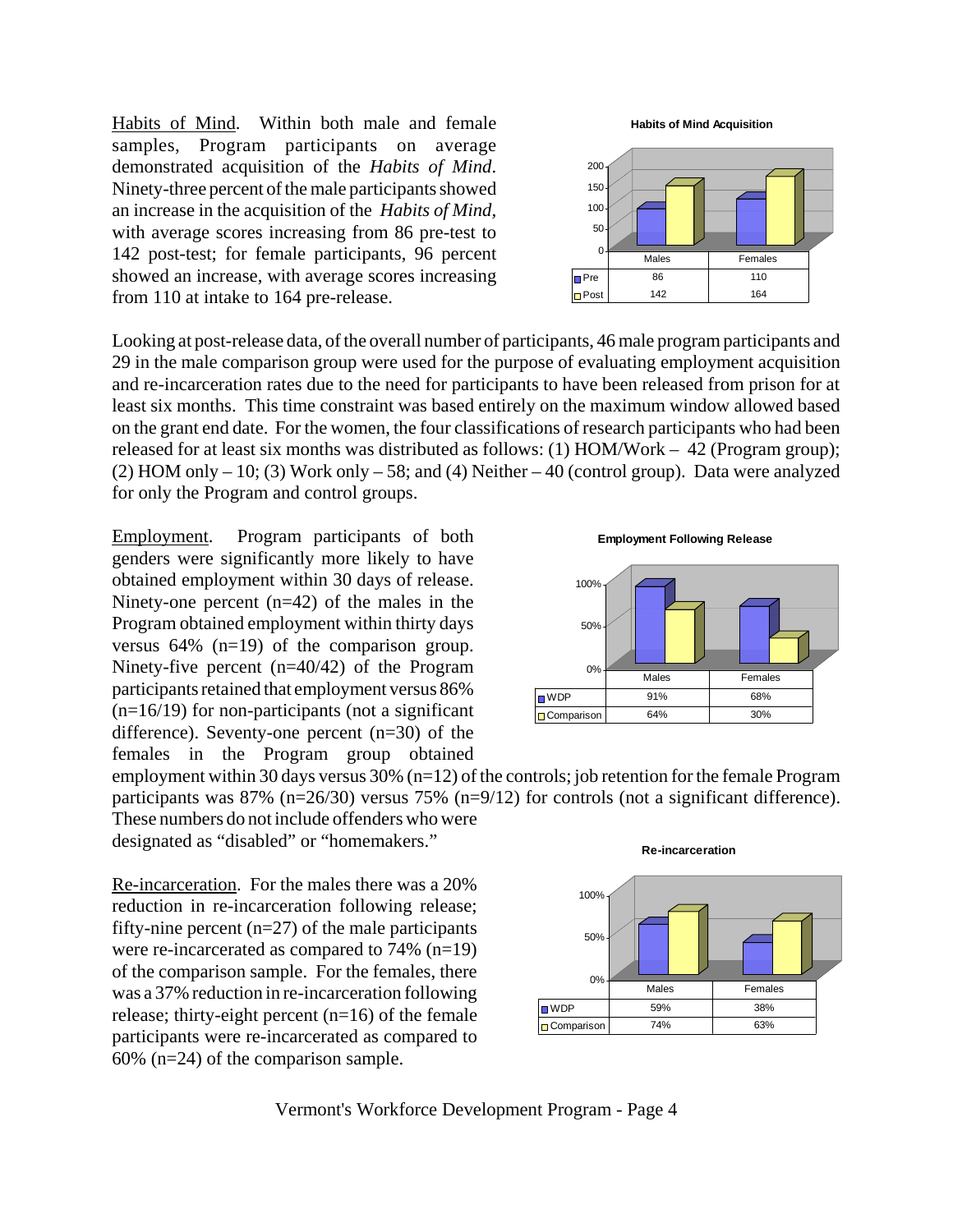Another Program goal was a significant reduction (and preferably an elimination of) disciplinary

infractions while incarcerated and securing and retaining stable housing upon release. On this measure, there were no significant differences between groups for either gender. Program participation did not result in a reduction or elimination of disciplinary infractions. Within the past six months, male participants averaged 1.8 infractions as compared to 1.3 infractions averaged by non-participants. Female participants averaged 1.5 infractions versus and average of 1.1 infractions by non-participants. Slightly higher (though not significant) rates



may be due to the higher expectations placed on program participants. This would be especially true among male participants, who resided in program living units.

When considering the three main offender-specific goals of the Workforce Development Program, the Program was highly successful. Participants of both genders showed significant increases in their acquisition of the *Habits of Mind*, an important life skill that appears to have contributed to post-release successes in securing employment and avoiding re-incarceration. The men in particular had very high rates of employment within 30 days of release. Rates for women participants were less. It is possible that women who were homemakers were incorrectly classified as unemployed by community casework staff filling out the online follow-up form. If indeed that were the case, employment figures for the women could be substantially different. The most impressive findings, however, involved the dramatic decreases in re-incarceration, especially among female offenders. For the males, the results are comparable, and in some ways better, than those found in other program outcome studies (e.g., Bouffard et al., 2000). For the females, the results are far superior to those found in previous studies (e.g., Dowden et al., 2001).

If the reductions in recidivism are applied to the need and cost for bed days in the correctional institutions, then it would demonstrate a cost savings or avoidance of well over one and one half million dollars to the state per year at the current level of program operation. In addition, the taxes paid by those men and women who left the correctional institutions and obtained and retained employment must be added to the analysis of economic benefit. The greatest benefit of all is the statistically significant reduction in the return rate to prison by the experimental group. Clearly, that is a public safety benefit for all.

Although the differences between groups were large enough to reach statistical significance for many comparisons, a significant limitation of the program evaluation was the relatively small sample that necessitated a quasi-experimental design due to the inability to randomly select male inmates into experimental (Program) and control groups. Even though efforts were made to ensure the Program and comparison groups were statistically equivalent on age and LSI-R scores, the possibility of selection bias exists. Selection bias is based on the belief that selection is never random; there is always a process that determines how participants are selected into a program. It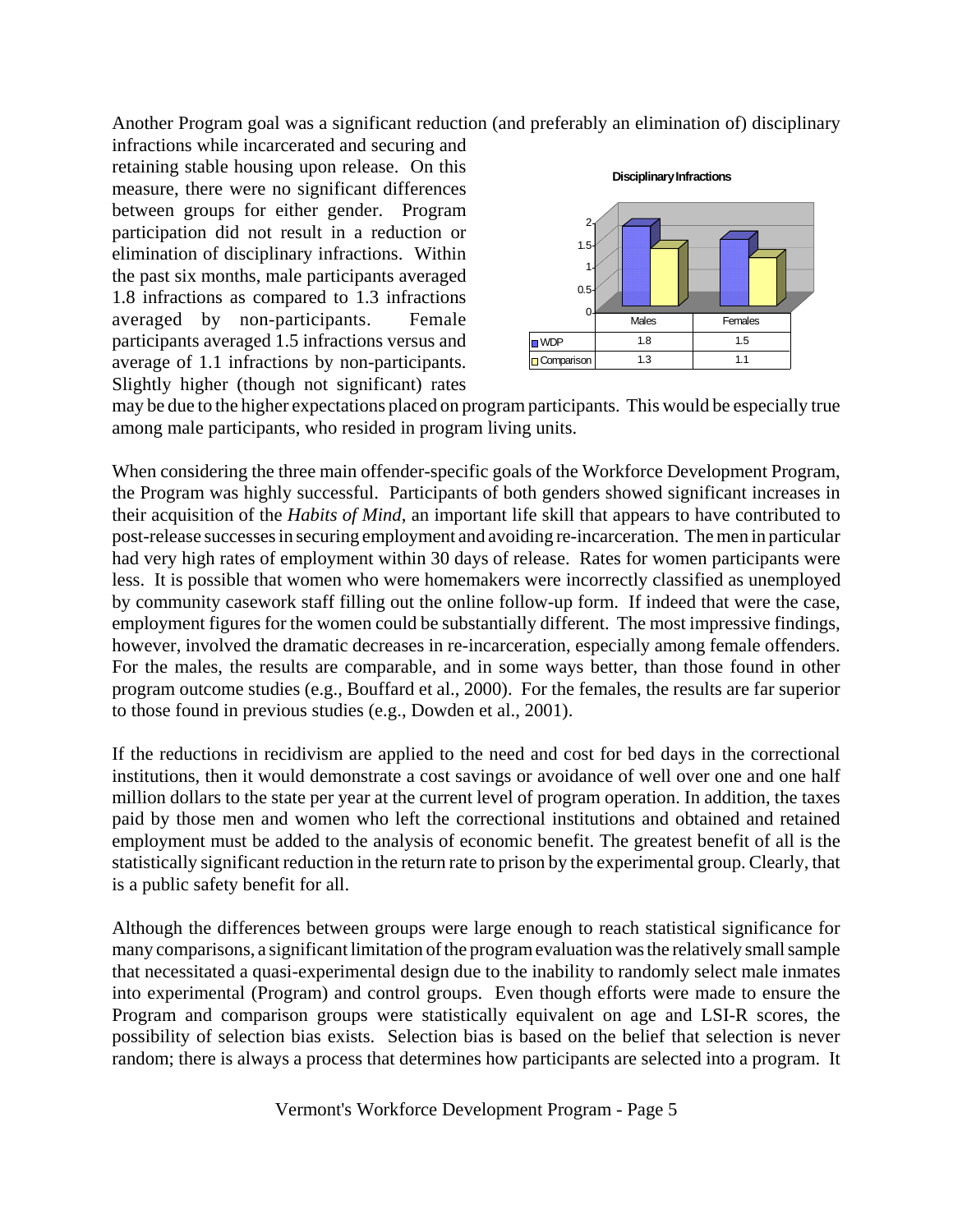suggests that the selected participants may have unique characteristics that increase the possibility of successful outcome, even without program intervention. Replication of the Workforce Development Program in a larger prison setting would likely allow for random selection.

Another limitation was the post-release follow-up period. The project was constrained by the overall timeline of the federal grant. Although the first 90 days are generally the highest risk period for re-incarceration (especially when involving graduated sanctions), the limited (six-month) window requires a significant qualification. Ideally, the Department of Corrections would continue to track research participants for at least two years. A replication of the Program in a different jurisdiction should plan for a more extended follow-up period.

Finally, maintaining consistent research conditions over time in the three institutions proved difficult, due to leadership changes within the three institutions and the Department of Corrections, difficult. For example, at each of the institutions the chief institutional manager changed at least twice during the three year grant period and the leadership at Central Office changed over the grant period with the appointment of a new Commissioner and Program Executive. Instability of the organizational structure especially at the leadership level and the instability of the correctional population given overcrowding conditions in the institutions were variables that were consistently adjusted for by grant manger and principal investigator as emphasis was placed on maintaining the integrity of the research design within the institutions. Operation of the Program proceeded relatively smoothly at all three sites throughout the period of the project. The one exception being the need to downsize the program at the Northern State facility from fifty six beds to thirty four beds due to problems with overcrowding and population management. This issue of overcrowding with resultant problems regarding population management represented an ongoing concern for the project at both male facilities. It was perceived by program staff as well as participants to be a destabilizing influence on the workforce development culture that the project worked to establish.